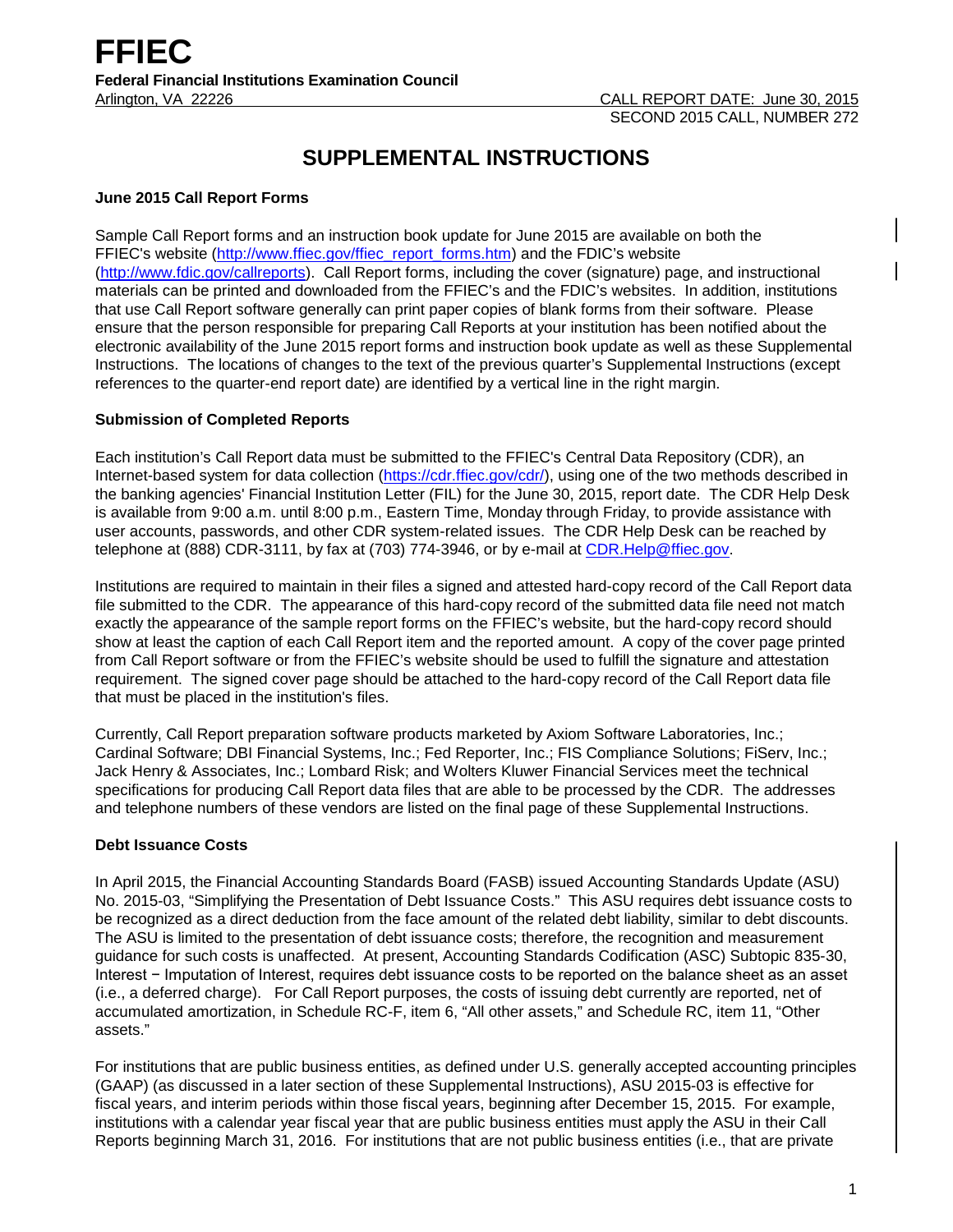companies), the ASU is effective for fiscal years beginning after December 15, 2015, and interim periods within fiscal years beginning after December 15, 2016. Thus, institutions with a calendar year fiscal year that are private companies must apply the ASU in their December 31, 2016, and subsequent quarterly Call Reports. Early adoption of the guidance in ASU 2015-03 is permitted.

After an institution adopts ASU 2015-03, any transaction in which debt issuance costs were incurred and classified as deferred charges in "Other assets" before the adoption of the ASU should be reported as a direct deduction from the carrying amount of the related debt liability and included in the appropriate balance sheet category of liabilities in Call Report Schedule RC, e.g., item 16, "Other borrowed money," or item 19, "Subordinated notes and debentures."

For additional information, institutions should refer to ASU 2015-03, which is available at [http://www.fasb.org/jsp/FASB/Page/SectionPage&cid=1176156316498.](http://www.fasb.org/jsp/FASB/Page/SectionPage&cid=1176156316498)

## **Disclosures for Investments in Certain Entities That Calculate Net Asset Value per Share**

In May 2015, the FASB issued ASU No. 2015-07, "Disclosures for Investments in Certain Entities That Calculate Net Asset Value per Share (or Its Equivalent)." This ASU removes the requirement to categorize within the fair value hierarchy all investments for which fair value is measured using the net asset value (NAV) per share (or its equivalent) practical expedient described in ASC Topic 820, Fair Value Measurement (formerly FASB Statement No. 157, "Fair Value Measurements"). It also removes the requirement to make certain disclosures for all investments that are eligible to be measured at fair value using the NAV per share practical expedient, regardless of whether the expedient has been applied. Rather, the ASU limits those disclosures to investments for which the entity has elected to measure fair value using the NAV per share practical expedient to help users of its financial statements understand the nature and risks of the investments and whether the investments, if sold, are probable of being sold at amounts different from their NAV per share (or its equivalent). In addition, although the investments are not categorized within the fair value hierarchy, the ASU requires a reporting entity to disclose the amount of investments for which fair value is measured using the NAV per share practical expedient to permit reconciliation of the fair value of investments included in the fair value hierarchy to the line items presented in the statement of financial position.

ASC Topic 820 currently permits a reporting entity, as a practical expedient, to measure the fair value of certain investments in investment companies and real estate funds using the NAV per share of the investment. In contrast to other investments within the fair value hierarchy, which are categorized on the basis of the observability of the significant inputs in the fair value measurement, investments valued using the NAV per share practical expedient currently are categorized on the basis of whether the investment is redeemable with the investee at NAV on the measurement date, never redeemable with the investee at NAV, or redeemable with the investee at NAV at a future date.

The criteria for categorizing investments in the fair value hierarchy that are measured using the NAV per share practical expedient do not consider the observability of inputs and are therefore inconsistent with the overarching intent of the fair value hierarchy. By removing the requirement to include investments measured using the NAV per share practical expedient within the fair value hierarchy, ASU 2015-07 ensures that all investments within the hierarchy are categorized using a consistent approach. Investments that calculate NAV per share, but for which the practical expedient is not applied, must continue to be included in the fair value hierarchy.

For Call Report purposes, the issuance of ASU 2015-07 means that an institution that has adopted the ASU and elects to measure the fair value of an investment that meets criteria specified in Topic 820 using the NAV per share practical expedient should continue to report the investment's fair value in the appropriate asset item in column A of Schedule RC-Q, Assets and Liabilities Measured at Fair Value on a Recurring Basis. However, the institution should exclude the investment from the Level 1, 2, and 3 disclosures in columns C, D, and E of Schedule RC-Q and it should instead report the fair value measured using the NAV per share practical expedient in column B along with the netting adjustments currently reported in column B. In contrast, if the institution does not elect to measure an investment that meets criteria specified in Topic 820 using the NAV practical expedient, it must disclose in column C, D, or E of Schedule RC-Q, as appropriate, the level within the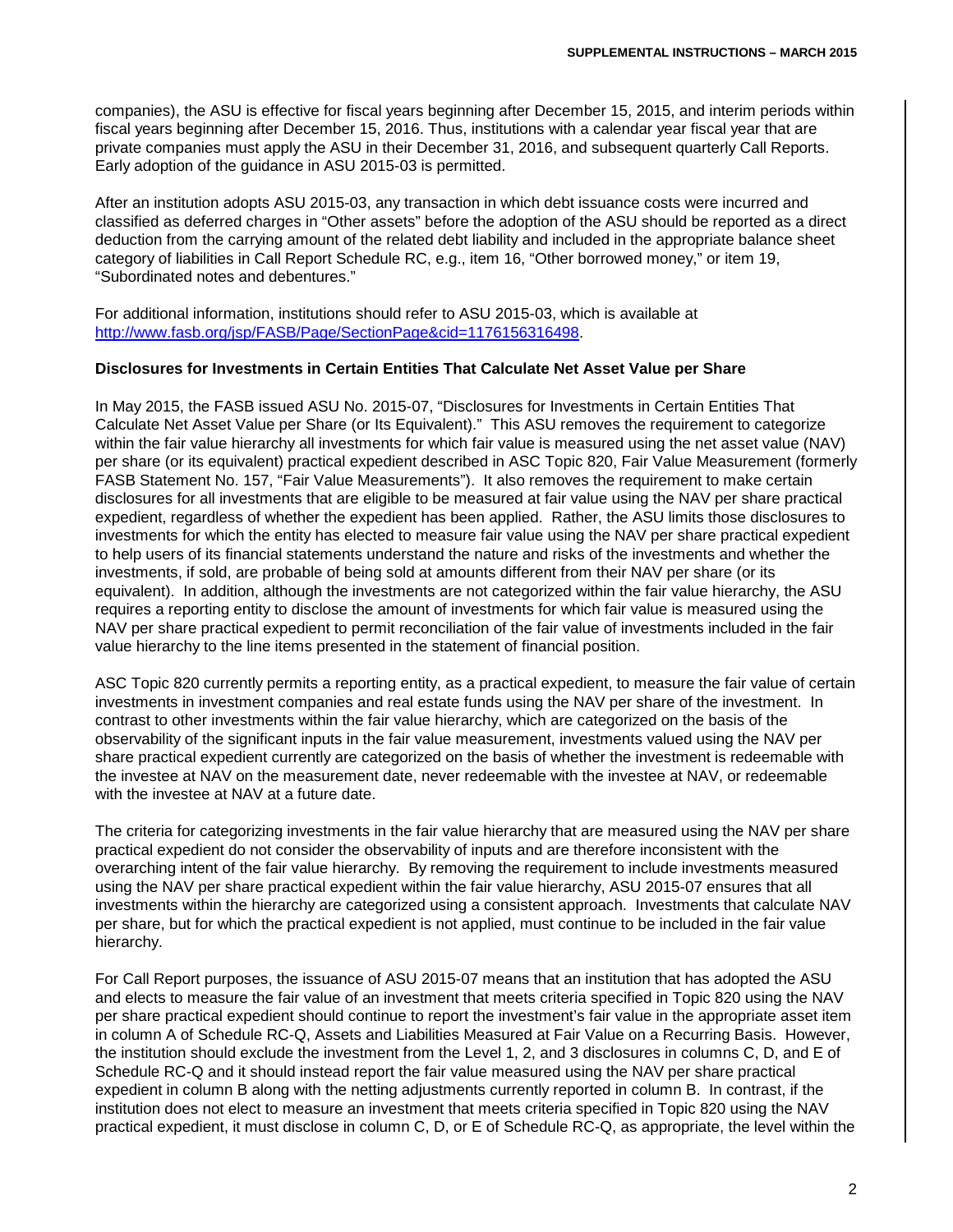fair value hierarchy within which its fair value measurement in its entirety falls based on the lowest level input that is significant to the fair value measurement in its entirety.

ASU 2015-07 is effective for institutions that are public business entities, as defined under U.S. GAAP (as discussed in a later section of these Supplemental Instructions), for fiscal years beginning after December 15, 2015, and interim periods within those fiscal years. For example, institutions with a calendar year fiscal year that are public business entities must apply the ASU in their Call Reports beginning March 31, 2016. For institutions that are not public business entities (i.e., that are private companies), the ASU is effective for fiscal years beginning after December 15, 2016, and interim periods within those fiscal years. Accordingly, institutions with a calendar year fiscal year that are private companies must apply the ASU in their Call Reports beginning March 31, 2017. Earlier application is permitted. If an institution chooses to early adopt ASU 2015-07 for second quarter 2015 financial reporting purposes, the institution may implement the provisions of the ASU in the manner described above in its Call Report for June 30, 2015. However, prior Call Reports should not be amended.

For additional information, institutions should refer to ASU 2015-07, which is available at http://www.fasb.org/isp/FASB/Page/SectionPage&cid=1176156316498.

## **Extraordinary Items**

In January 2015, the FASB issued ASU No. 2015-01, "Simplifying Income Statement Presentation by Eliminating the Concept of Extraordinary Items." This ASU eliminates from U.S. GAAP the concept of extraordinary items. At present, ASC Subtopic 225-20, Income Statement – Extraordinary and Unusual Items (formerly Accounting Principles Board Opinion No. 30, "Reporting the Results of Operations"), requires an entity to separately classify, present, and disclose extraordinary events and transactions. An event or transaction is presumed to be an ordinary and usual activity of the reporting entity unless evidence clearly supports its classification as an extraordinary item. For Call Report purposes, if an event or transaction currently meets the criteria for extraordinary classification, an institution must segregate the extraordinary item from the results of its ordinary operations and report the extraordinary item in its income statement in Schedule RI, item 11, "Extraordinary items and other adjustments, net of income taxes."

ASU 2015-01 is effective for fiscal years, and interim periods within those fiscal years, beginning after December 15, 2015. Thus, for example, institutions with a calendar year fiscal year must begin to apply the ASU in their Call Reports for March 31, 2016. Early adoption of ASU 2015-01 is permitted provided that the guidance is applied from the beginning of the fiscal year of adoption. For Call Report purposes, an institution with a calendar year fiscal year must apply the ASU prospectively, that is, in general, to events or transactions occurring after the date of adoption. However, an institution with a fiscal year other than a calendar year may elect to apply ASU 2015-01 prospectively or, alternatively, it may elect to apply the ASU retrospectively to all prior calendar quarters included in the institution's year-to-date Call Report income statement that includes the beginning of the fiscal year of adoption.

After an institution adopts ASU 2015-01, any event or transaction that would have met the criteria for extraordinary classification before the adoption of the ASU should be reported in Call Report Schedule RI, item 5.l, "Other noninterest income," or item 7.d, "Other noninterest expense," as appropriate, unless the event or transaction would otherwise be reportable in another item of Schedule RI. In addition, consistent with ASU 2015-01, the agencies plan to remove the term "extraordinary items" from, and revise the caption for, Schedule RI, item 11, in 2016.

For additional information, institutions should refer to ASU 2015-01, which is available at [http://www.fasb.org/jsp/FASB/Page/SectionPage&cid=1176156316498.](http://www.fasb.org/jsp/FASB/Page/SectionPage&cid=1176156316498)

## **Accounting by Private Companies for Identifiable Intangible Assets in a Business Combination**

In December 2014, the FASB issued ASU No. 2014-18, "Accounting for Identifiable Intangible Assets in a Business Combination," which is a consensus of the Private Company Council (PCC). This ASU provides an accounting alternative that permits a private company, as defined in U.S. GAAP (and discussed in a later section of these Supplemental Instructions), to simplify the accounting for certain intangible assets. The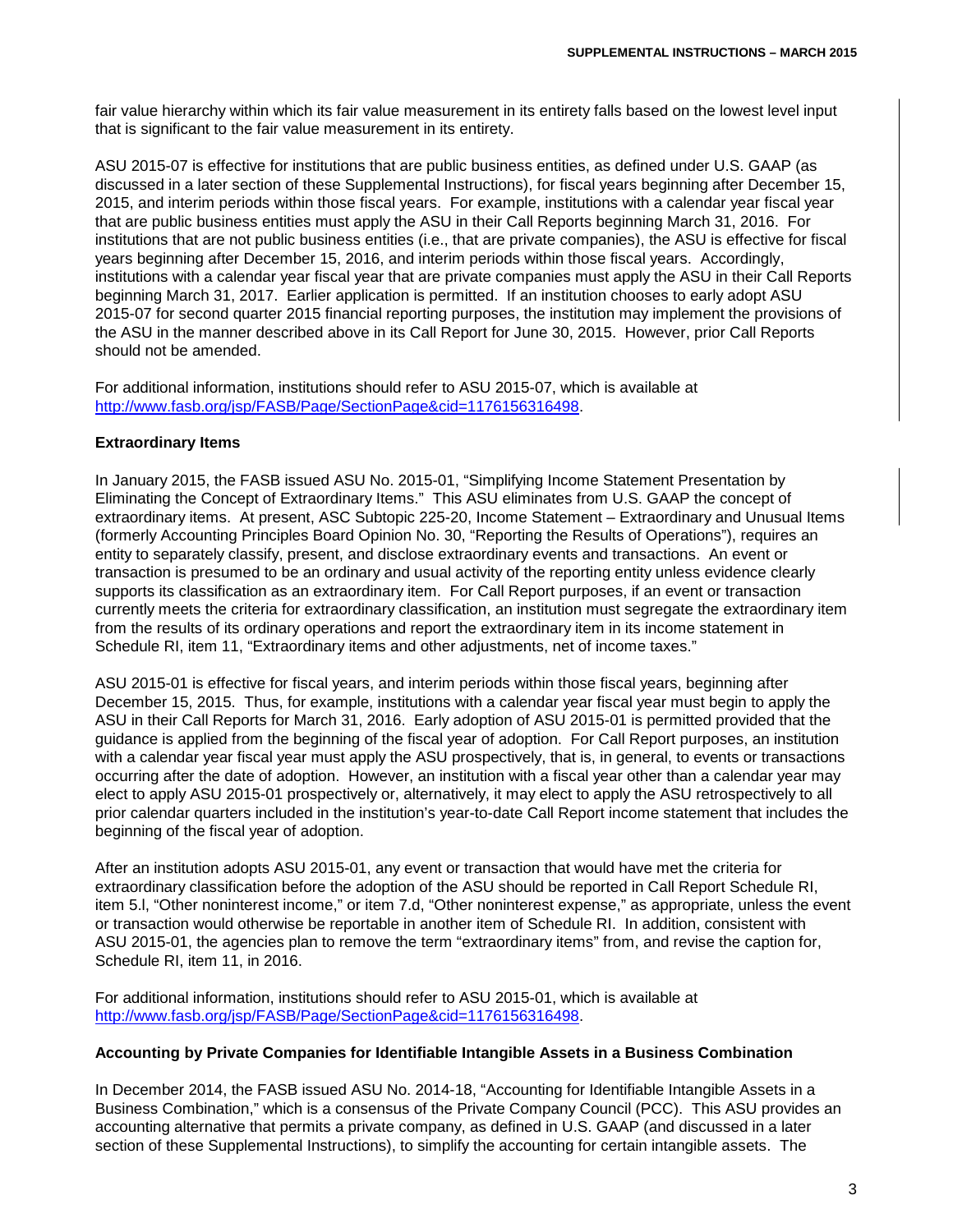accounting alternative applies when a private company is required to recognize or otherwise consider the fair value of intangible assets as a result of certain transactions, including when applying the acquisition method to a business combination under ASC Topic 805, Business Combinations (formerly FASB Statement No. 141 (revised 2007), "Business Combinations").

Under ASU 2014-018, a private company that elects the accounting alternative should no longer recognize separately from goodwill:

- Customer-related intangible assets unless they are capable of being sold or licensed independently from the other assets of a business, and
- Noncompetition agreements.

However, because mortgage servicing rights and core deposit intangibles are regarded as capable of being sold or licensed independently, a private company that elects this accounting alternative must recognize these intangible assets separately from goodwill, initially measure them at fair value, and subsequently measure them in accordance with ASC Topic 350, Intangibles – Goodwill and Other (formerly FASB Statement No. 142, "Goodwill and Other Intangible Assets").

A private company that elects the accounting alternative in ASU 2014-18 also must adopt the private company goodwill accounting alternative described in ASU 2014-02, "Accounting for Goodwill," which is discussed in a later section of these Supplemental Instructions. However, a private company that elects the goodwill accounting alternative in ASU 2014-02 is not required to adopt the accounting alternative for identifiable intangible assets in ASU 2014-18.

A private company's decision to adopt ASU 2014-18 must be made upon the occurrence of the first business combination (or other transaction within the scope of the ASU) in fiscal years beginning after December 15, 2015. The effective date of the private company's decision to adopt the accounting alternative for identifiable intangible assets depends on the timing of that first transaction.

- If the first transaction occurs in the private company's first fiscal year beginning after December 15, 2015, the adoption will be effective for that fiscal year's annual financial reporting period and all interim and annual periods thereafter.
- If the first transaction occurs in a fiscal year beginning after December 15, 2016, the adoption will be effective in the interim period that includes the date of the transaction and subsequent interim and annual periods thereafter.

Early application of the intangibles accounting alternative is permitted for any annual or interim period for which a private company's financial statements have not yet been made available for issuance. Customer-related intangible assets and noncompetition agreements that exist as of the beginning of the period of adoption should continue to be accounted for separately from goodwill, i.e., such existing intangible assets should not be combined with goodwill.

A bank or savings association that meets the private company definition in U.S. GAAP is permitted, but not required, to adopt ASU 2014-18 for Call Report purposes and may choose to early adopt the ASU, provided it also adopts the private company goodwill accounting alternative. If a private institution issues U.S. GAAP financial statements and adopts ASU 2014-18, it should apply the ASU's intangible asset accounting alternative in its Call Report in a manner consistent with its reporting of intangible assets in its financial statements.

For additional information on the private company accounting alternative for identifiable intangible assets, institutions should refer to ASU 2014-18, which is available at [http://www.fasb.org/jsp/FASB/Page/SectionPage&cid=1176156316498.](http://www.fasb.org/jsp/FASB/Page/SectionPage&cid=1176156316498)

## **Supplementary Leverage Ratio for Advanced Approaches Institutions**

Item 45 of Schedule RC-R, Part I, Regulatory Capital Components and Ratios, applies to the reporting of the supplementary leverage ratio (SLR) by advanced approaches institutions. In the sample Call Report forms and the Call Report instructions for report dates before March 31, 2015, the caption for item 45 and the instructions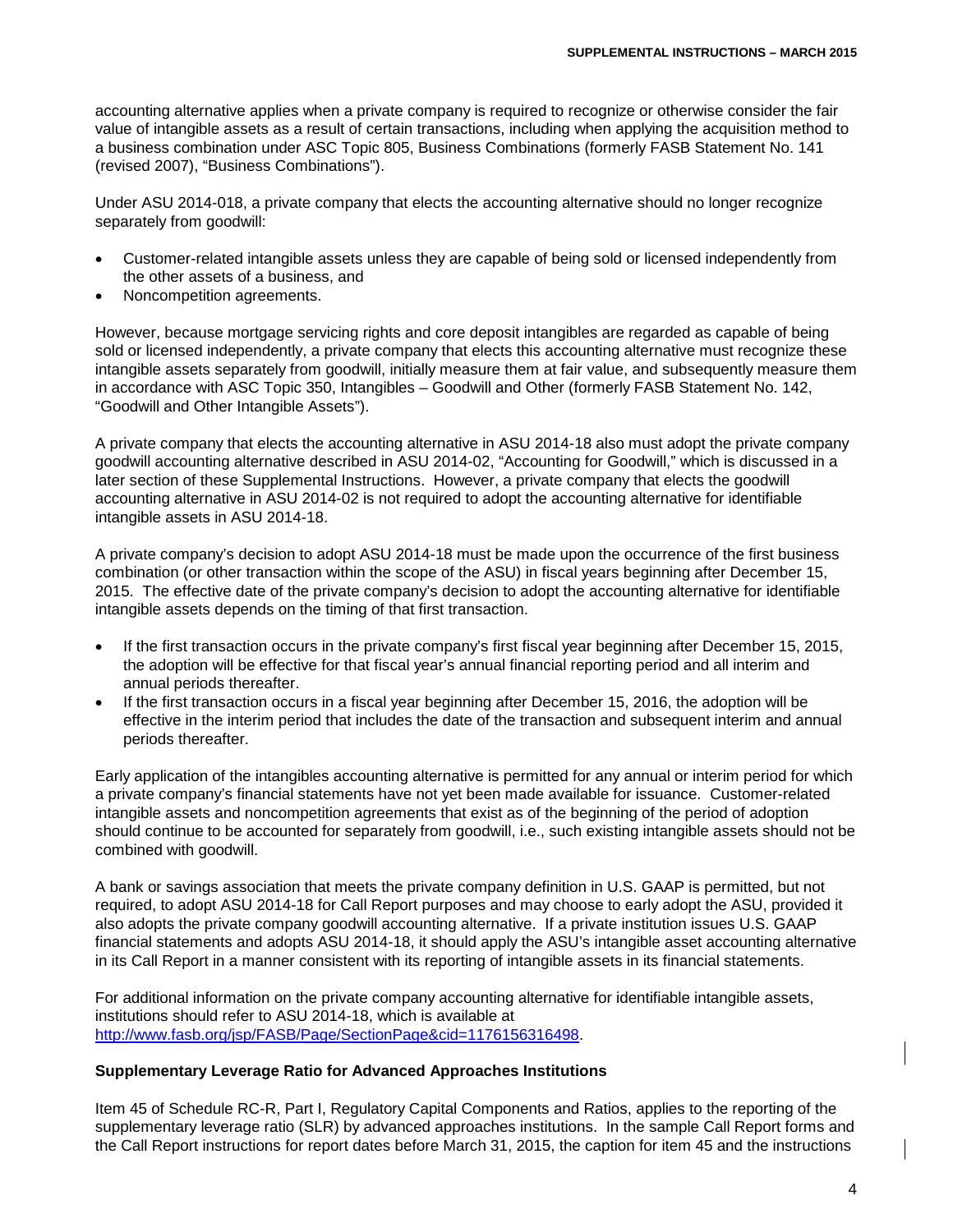for this item both indicated that, in the first quarter of 2015, advanced approaches institutions should begin to report their SLR as calculated for purposes of Schedule A, item 98, of the FFIEC 101, Regulatory Capital Reporting for Institutions Subject to the Advanced Capital Adequacy Framework.

However, because of amendments to the banking agencies' regulatory capital rules in 2014 that revised certain aspects of the SLR, the agencies will be revising the portion of Schedule A of the FFIEC 101 that applies to the calculation of the SLR. Accordingly, the reporting of the SLR in item 45 of Schedule RC-R, Part I, has been deferred and the new effective date for item 45 has not yet been determined.

#### **Private Company Accounting Alternatives**

In May 2012, the Financial Accounting Foundation, the independent private sector organization responsible for the oversight of the FASB, approved the establishment of the PCC to improve the process of setting accounting standards for private companies. The PCC is charged with working jointly with the FASB to determine whether and in what circumstances to provide alternative recognition, measurement, disclosure, display, effective date, and transition guidance for private companies reporting under U.S. GAAP. Alternative guidance for private companies may include modifications or exceptions to otherwise applicable existing U.S. GAAP standards.

The banking agencies have concluded that a bank or savings association that is a private company, as defined in U.S. GAAP (as discussed in a later section of these Supplemental Instructions), is permitted to use private company accounting alternatives issued by the FASB when preparing its Call Reports, except as provided in 12 U.S.C. 1831n(a) as described in the following sentence. If the agencies determine that a particular accounting principle within U.S. GAAP, including a private company accounting alternative, is inconsistent with the statutorily specified supervisory objectives, the agencies may prescribe an accounting principle for regulatory reporting purposes that is no less stringent than U.S. GAAP. In such a situation, an institution would not be permitted to use that particular private company accounting alternative or other accounting principle within U.S. GAAP for Call Report purposes. The agencies would provide appropriate notice if they were to disallow any accounting alternative under the statutory process.

## **Accounting by Private Companies for Goodwill**

On January 16, 2014, the FASB issued ASU No. 2014-02, "Accounting for Goodwill," which is a consensus of the PCC. This ASU generally permits a private company to elect to amortize goodwill on a straight-line basis over a period of ten years (or less than ten years if more appropriate) and apply a simplified impairment model to goodwill. In addition, if a private company chooses to adopt the ASU's goodwill accounting alternative, the ASU requires the private company to make an accounting policy election to test goodwill for impairment at either the entity level or the reporting unit level. Goodwill must be tested for impairment when a triggering event occurs that indicates that the fair value of an entity (or a reporting unit) may be below its carrying amount. In contrast, U.S. GAAP does not otherwise permit goodwill to be amortized, instead requiring goodwill to be tested for impairment at the reporting unit level annually and between annual tests in certain circumstances. The ASU's goodwill accounting alternative, if elected by a private company, is effective prospectively for new goodwill recognized in annual periods beginning after December 15, 2014, and in interim periods within annual periods beginning after December 15, 2015. Goodwill existing as of the beginning of the period of adoption is to be amortized prospectively over ten years (or less than ten years if more appropriate). The ASU states that early application of the goodwill accounting alternative is permitted for any annual or interim period for which a private company's financial statements have not yet been made available for issuance.

A bank or savings association that meets the private company definition in ASU 2014-02, as discussed in the following section of these Supplemental Instructions (i.e., a private institution), is permitted, but not required, to adopt this ASU for Call Report purposes and may choose to early adopt the ASU. If a private institution issues U.S. GAAP financial statements and adopts the ASU, it should apply the ASU's goodwill accounting alternative in its Call Report in a manner consistent with its reporting of goodwill in its financial statements. Thus, for example, a private institution with a calendar year fiscal year that chooses to adopt ASU 2014-02 must apply the ASU's provisions in its December 31, 2015, and subsequent quarterly Call Reports unless early application of the ASU is elected. If a private institution with a calendar year fiscal year chooses to early adopt ASU 2014-02 for second quarter 2015 financial reporting purposes, the institution may implement the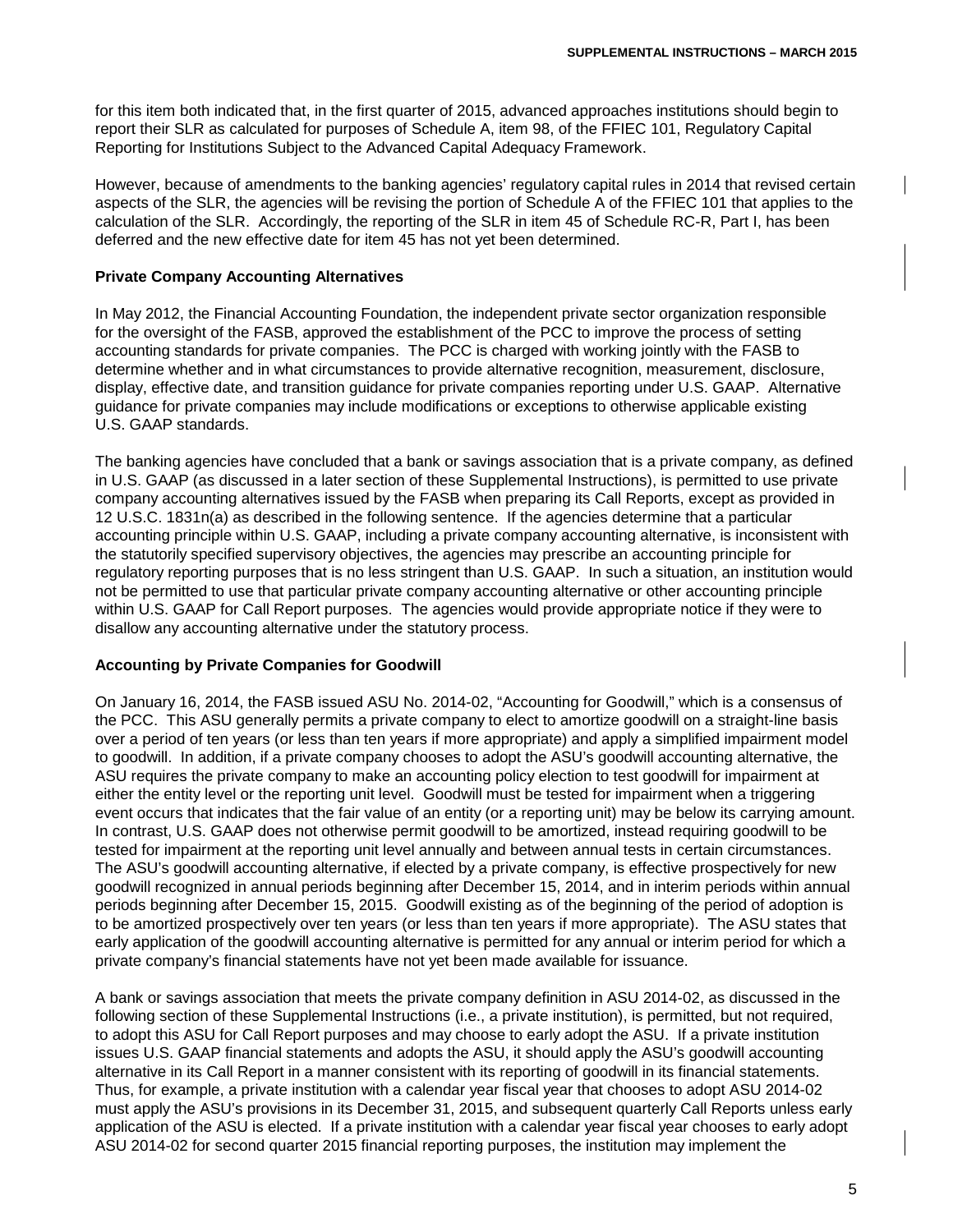provisions of the ASU in its Call Report for June 30, 2015. This would require the private institution to report in its second quarter 2015 Call Report six months' amortization of goodwill existing as of January 1, 2015, and the amortization of any new goodwill recognized in the first six months of 2015. Goodwill amortization expense should be reported in item 7.c.(1) of the Call Report income statement (Schedule RI) unless the amortization is associated with a discontinued operation, in which case the goodwill amortization should be included within the results of discontinued operations and reported in Schedule RI, item 11, "Extraordinary items and other adjustments, net of income taxes."

Private institutions choosing to early adopt the goodwill accounting alternative in ASU 2014-02 that have a fiscal year or an early application date other than the one described in the example above should contact their assigned Call Report analyst for reporting guidance. If you do not know the analyst assigned to your institution, state member banks should contact their Federal Reserve District Bank. National banks, FDIC supervised banks, and savings associations should call the FDIC's Data Collection and Analysis Section in Washington, D.C., at (800) 688-3342.

For additional information on the private company accounting alternative for goodwill, institutions should refer to ASU 2014-02, which is available at [http://www.fasb.org/jsp/FASB/Page/SectionPage&cid=1176156316498.](http://www.fasb.org/jsp/FASB/Page/SectionPage&cid=1176156316498)

## **Definitions of Private Company and Public Business Entity**

ASU No. 2013-12, "Definition of a Public Business Entity," which was issued in December 2013, added this term to the Master Glossary in the Accounting Standards Codification. This ASU states that a business entity, such as bank or savings association, that meets any one of five criteria set forth in the ASU is a public business entity for reporting purposes under U.S. GAAP, including for Call Report purposes. In contrast, a private company is a business entity that is not a public business entity. An institution that is a public business entity is not permitted to apply the private company accounting alternatives discussed in preceding sections of these Supplemental Instructions when preparing its Call Report.

As defined in ASU 2013-12, a business entity is a public business entity if it meets any one of the following criteria:

- It is required by the U.S. Securities and Exchange Commission (SEC) to file or furnish financial statements, or does file or furnish financial statements (including voluntary filers), with the SEC (including other entities whose financial statements or financial information are required to be or are included in a filing).
- It is required by the Securities Exchange Act of 1934 (the Act), as amended, or rules or regulations promulgated under the Act, to file or furnish financial statements with a regulatory agency other than the SEC (such as one of the federal banking agencies).
- It is required to file or furnish financial statements with a foreign or domestic regulatory agency in preparation for the sale of or for purposes of issuing securities that are not subject to contractual restrictions on transfer.
- It has issued securities that are traded, listed, or quoted on an exchange or an over-the-counter market, which includes an interdealer quotation or trading system for securities not listed on an exchange (for example, OTC Markets Group, Inc., including the OTC Pink Markets, or the OTC Bulletin Board).
- It has one or more securities that are not subject to contractual restrictions on transfer, and it is required by law, contract, or regulation to prepare U.S. GAAP financial statements (including footnotes) and make them publicly available on a periodic basis (for example, interim or annual periods). An entity must meet both of these conditions to meet this criterion.

ASU 2013-12 also explains that if an entity meets the definition of a public business entity solely because its financial statements or financial information is included in another entity's filing with the SEC, the entity is only a public business entity for purposes of financial statements that are filed or furnished with the SEC, but not for other reporting purposes.

If a bank or savings association does not meet any one of the first four criteria, it would need to consider whether it meets both of the conditions included in the fifth criterion to determine whether it would be a public business entity. A mutual institution does not meet the fifth criterion. With respect to the first condition under the fifth criterion, a stock institution must determine whether it has a class of securities not subject to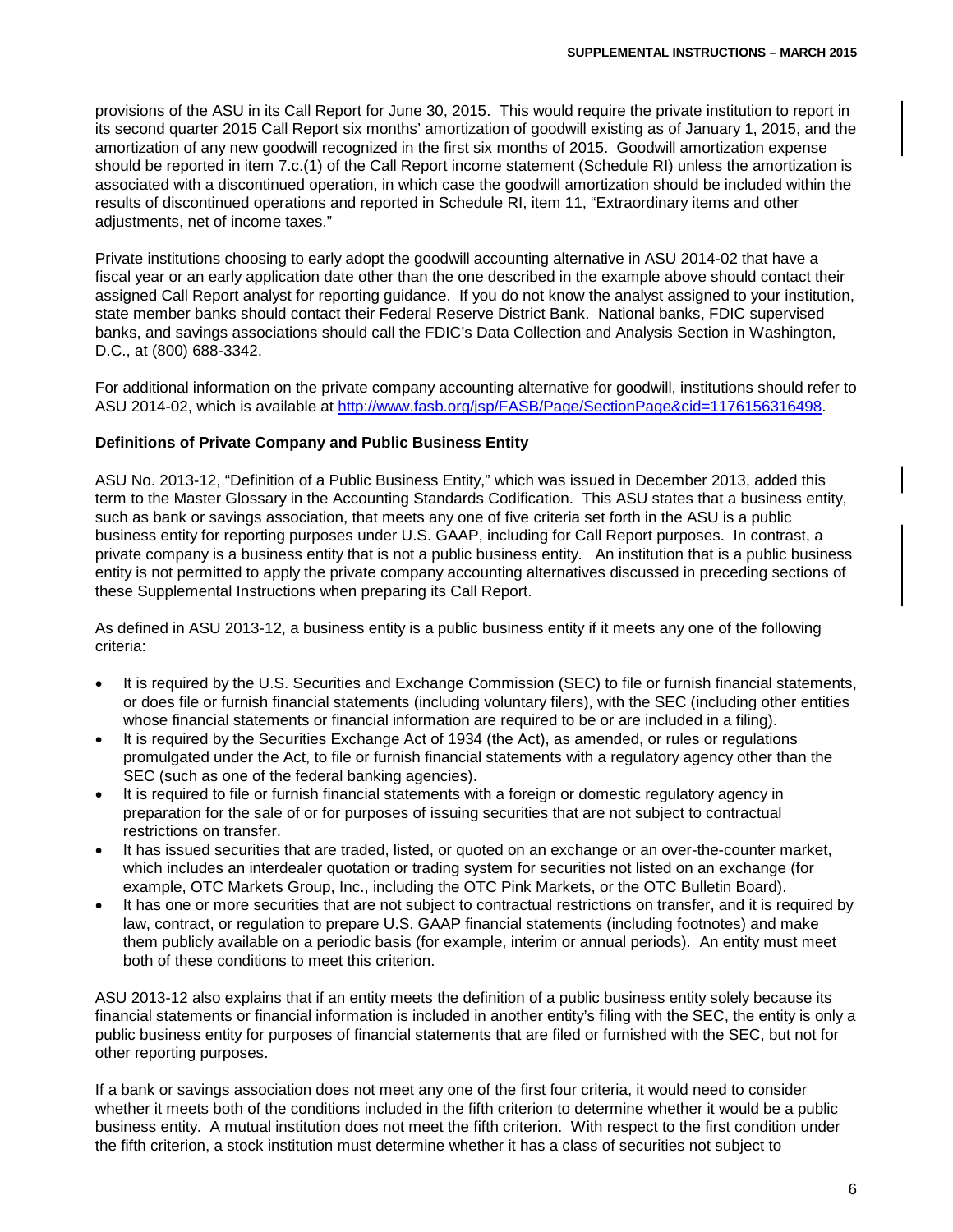contractual restrictions on transfer, which the FASB has stated means that the securities are not subject to management preapproval on resale. A contractual management preapproval requirement that lacks substance would raise questions about whether the stock institution meets this first condition.

With respect to the second condition under the fifth criterion, an insured depository institution with \$500 million or more in total assets as of the beginning of its fiscal year is required by Section 36 of the Federal Deposit Insurance Act and Part 363 of the FDIC's regulations, "Annual Independent Audits and Reporting Requirements," to prepare and make publicly available annual U.S. GAAP financial statements. In certain circumstances, an insured depository institution with \$500 million or more in total assets that is a subsidiary of a holding company may choose to satisfy this annual financial statement requirement at a holding company level rather than at the institution level. An institution of this size that satisfies the financial statement requirement of Section 36 and Part 363 at the institution level would meet the fifth criterion's second condition. However, if the institution has a parent holding company and the holding company's financial statements are used to satisfy the requirements of Section 36 and Part 363, and the institution is not required by some other law, contract, or regulation to prepare and make publicly available its standalone U.S. GAAP financial statements (including footnotes), the institution would not meet the fifth criterion's second condition and therefore would be a private company for Call Report purposes.

For additional information on the definition of a public business entity, institutions should refer to ASU 2013-12, which is available at [http://www.fasb.org/jsp/FASB/Page/SectionPage&cid=1176156316498.](http://www.fasb.org/jsp/FASB/Page/SectionPage&cid=1176156316498)

## **Accounting for a Subsequent Restructuring of a Troubled Debt Restructuring**

When a loan has previously been modified in a troubled debt restructuring (TDR), the lending institution and the borrower may subsequently enter into another restructuring agreement. The facts and circumstances of each subsequent restructuring of a TDR loan should be carefully evaluated to determine the appropriate accounting by the institution under U.S. GAAP. Under certain circumstances it may be acceptable not to account for the subsequently restructured loan as a TDR. The federal financial institution regulatory agencies will not object to an institution no longer treating such a loan as a TDR if at the time of the subsequent restructuring the borrower is not experiencing financial difficulties and, under the terms of the subsequent restructuring agreement, no concession has been granted by the institution to the borrower. To meet these conditions for removing the TDR designation, the subsequent restructuring agreement must specify market terms, including a contractual interest rate not less than a market interest rate for new debt with similar credit risk characteristics and other terms no less favorable to the institution than those it would offer for such new debt. When assessing whether a concession has been granted by the institution, the agencies consider any principal forgiveness on a cumulative basis to be a continuing concession. When determining whether the borrower is experiencing financial difficulties, the institution's assessment of the borrower's financial condition and prospects for repayment after the restructuring should be supported by a current, well-documented credit evaluation performed at the time of the restructuring.

If at the time of the subsequent restructuring the institution appropriately demonstrates that a loan meets the conditions discussed above, the impairment on the loan need no longer be measured as a TDR in accordance with ASC Subtopic 310-10, Receivables – Overall (formerly FASB Statement No.114), and the loan need no longer be disclosed as a TDR in the Call Report, except as noted below. Accordingly, going forward, loan impairment should be measured under ASC Subtopic 450-20, Contingencies – Loss Contingencies (formerly FASB Statement No. 5). Even though the loan need no longer be measured for impairment as a TDR or disclosed as a TDR, the recorded investment in the loan should not change at the time of the subsequent restructuring (unless cash is advanced or received). In this regard, when there have been charge-offs prior to the subsequent restructuring, consistent with longstanding Call Report instructions, no recoveries should be recognized until collections on amounts previously charged off have been received. Similarly, if interest payments were applied to the recorded investment in the TDR loan prior to the subsequent restructuring, the application of these payments to the recorded investment should not be reversed nor reported as interest income at the time of the subsequent restructuring.

If the TDR designation is removed from a loan that meets the conditions discussed above and the loan is later modified in a TDR or individually evaluated and determined to be impaired, then the impairment on the loan should be measured under ASC Subtopic 310-10 and, if appropriate, the loan should be disclosed as a TDR.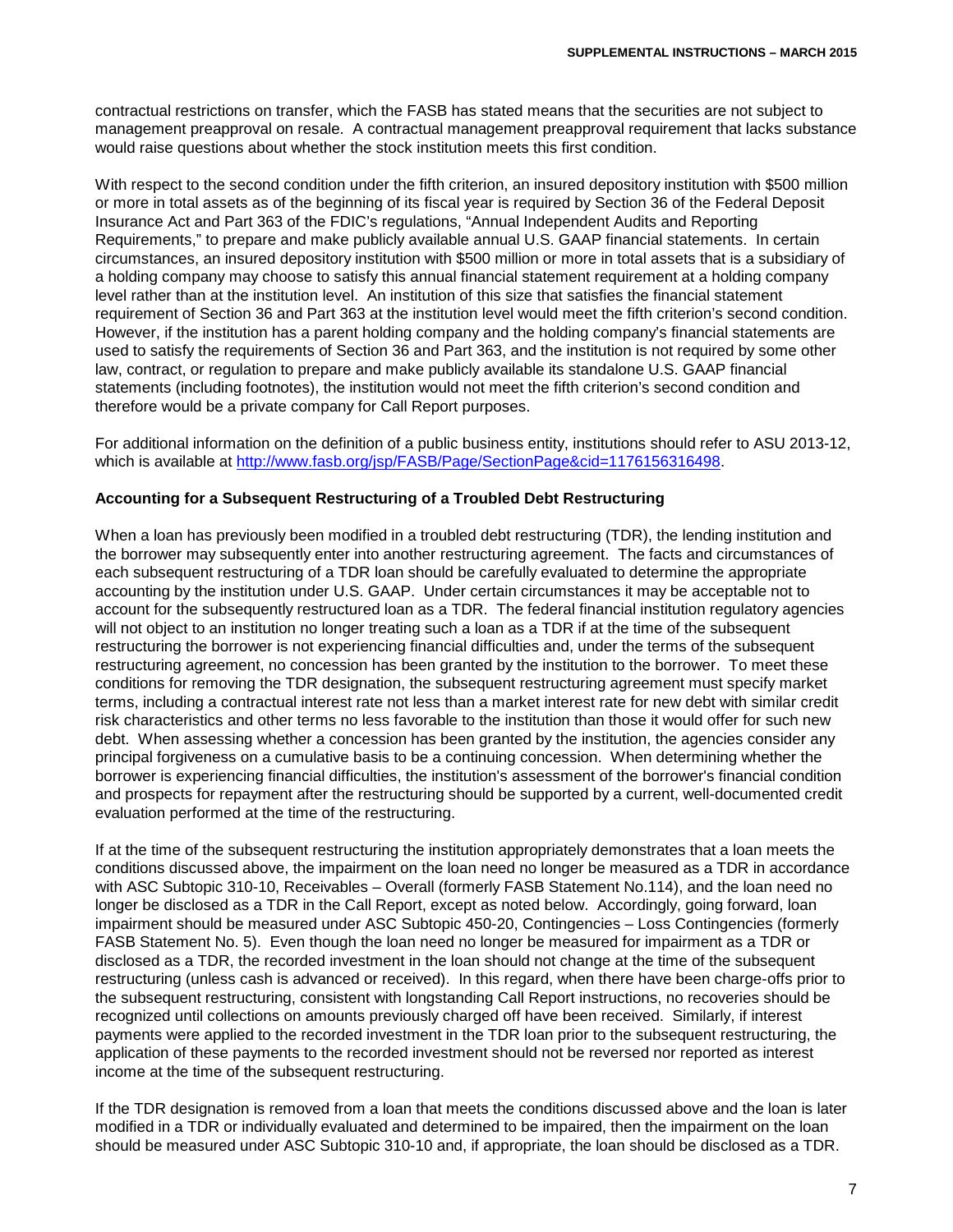For a subsequently restructured TDR loan on which there was principal forgiveness and therefore does not meet the conditions discussed above, the impairment on the loan should continue to be measured as a TDR. However, if the subsequent restructuring agreement specifies a contractual interest rate that, at the time of the subsequent restructuring, is not less than a market interest rate for new debt with similar credit risk characteristics and the loan is performing in compliance with its modified terms after the subsequent restructuring, the loan need not continue to be reported as a TDR in Schedule RC-C, Part I, Memorandum item 1, in calendar years after the year in which the subsequent restructuring took place. To be considered in compliance with its modified terms, a loan that is a TDR must be in accrual status and must be current or less than 30 days past due on its contractual principal and interest payments under the modified repayment terms.

Institutions may choose to apply this guidance prospectively to TDR loans that, upon a subsequent restructuring on or after October 1, 2014, meet the conditions discussed above for removing the TDR designation. Institutions also may choose to apply this guidance to loans outstanding as of September 30, 2014, for which there has been a previous subsequent restructuring that met the conditions discussed above at the time of the subsequent restructuring. However, prior Call Reports should not be amended.

## **Reporting Certain Government-Guaranteed Mortgage Loans upon Foreclosure**

In August 2014, the FASB issued Accounting Standards Update (ASU) No. 2014-14, "Classification of Certain Government-Guaranteed Mortgage Loans upon Foreclosure," to address diversity in practice for how government-guaranteed mortgage loans are recorded upon foreclosure. The ASU updates guidance contained in ASC Subtopic 310-40, Receivables – Troubled Debt Restructurings by Creditors (formerly FASB Statement No. 15, "Accounting by Debtors and Creditors for Troubled Debt Restructurings," as amended), because U.S. GAAP previously did not provide specific guidance on how to categorize or measure foreclosed mortgage loans that are government guaranteed. The new ASU clarifies the conditions under which a creditor must derecognize a government-guaranteed mortgage loan and recognize a separate "other receivable" upon foreclosure (that is, when a creditor receives physical possession of real estate property collateralizing a mortgage loan in accordance with the guidance in ASC Subtopic 310-40).

Under the new guidance, institutions should derecognize a mortgage loan and record a separate other receivable upon foreclosure of the real estate collateral if the following conditions are met:

- The loan has a government guarantee that is not separable from the loan before foreclosure.
- At the time of foreclosure, the institution has the intent to convey the property to the guarantor and make a claim on the guarantee and it has the ability to recover under that claim.
- At the time of foreclosure, any amount of the claim that is determined on the basis of the fair value of the real estate is fixed (that is, the real estate property has been appraised for purposes of the claim and thus the institution is not exposed to changes in the fair value of the property).

This guidance is applicable to fully and partially government-guaranteed mortgage loans provided the three conditions identified above have been met. In such situations, upon foreclosure, the separate other receivable should be measured based on the amount of the loan balance (principal and interest) expected to be recovered from the guarantor. This other receivable should be reported in Schedule RC-F, item 6, "All other assets," and itemized and described if the aggregate amount of these other receivables exceeds the reporting threshold for item 6. Any interest income earned on the other receivable would be reported in Schedule RI, item 1.g, "Other interest income." Other real estate owned would not be recognized by the institution.

For institutions that are public business entities, as defined under U.S. GAAP (as discussed in an earlier section of these Supplemental Instructions), ASU 2014-14 is effective for fiscal years, and interim periods within those fiscal years, beginning after December 15, 2014. For example, institutions with a calendar year fiscal year that are public business entities must apply the ASU in their Call Reports beginning March 31, 2015. However, institutions that are not public business entities (i.e., that are private companies) are not required to apply the guidance in ASU 2014-14 until annual periods ending after December 15, 2015, and interim periods beginning after December 15, 2015. Thus, institutions with a calendar year fiscal year that are private companies must apply the ASU in their December 31, 2015, and subsequent quarterly Call Reports. Earlier adoption of the guidance in ASU 2014-14 is permitted if the institution has already adopted the amendments in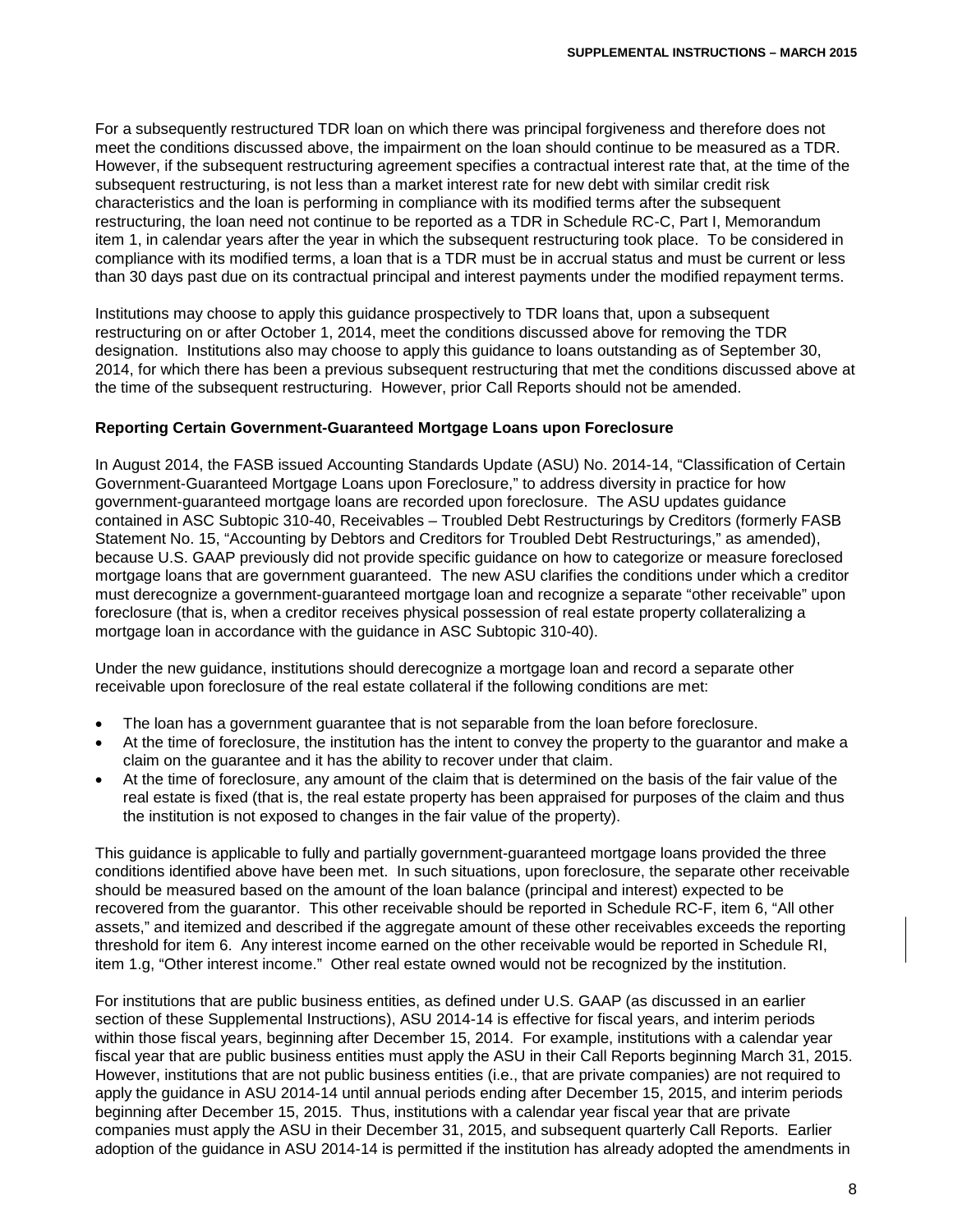ASU No. 2014-04, "Reclassification of Residential Real Estate Collateralized Consumer Mortgage Loans upon Foreclosure" (which is discussed in the following section of these Supplemental Instructions).

Entities can elect to apply ASU 2014-14 on either a modified retrospective transition basis or a prospective transition basis. However, institutions must use the method of transition that is elected for ASU 2014-04 (that is, either modified retrospective or prospective). Applying ASU 2014-14 on a prospective transition basis should be less complex for institutions than applying the ASU on a modified retrospective transition basis. Under the prospective transition method, an institution should apply the new guidance to foreclosures of real estate property collateralizing certain government-guaranteed mortgage loans (based on the criteria described above) that occur after the date of adoption of the ASU. Under the modified retrospective transition method, an institution should apply a cumulative-effect adjustment to affected accounts existing as of the beginning of the annual period for which the ASU is adopted. The cumulative-effect adjustment for this change in accounting principle should be reported in Schedule RI-A, item 2.

For additional information, institutions should refer to ASU 2014-14, which is available at [http://www.fasb.org/jsp/FASB/Page/SectionPage&cid=1176156316498.](http://www.fasb.org/jsp/FASB/Page/SectionPage&cid=1176156316498)

## **Reclassification of Residential Real Estate Collateralized Consumer Mortgage Loans upon Foreclosure**

In January 2014, the FASB issued Accounting Standards Update (ASU) No. 2014-04, "Reclassification of Residential Real Estate Collateralized Consumer Mortgage Loans upon Foreclosure," to address diversity in practice for when certain loan receivables should be derecognized and the real estate collateral recognized. The ASU updates guidance contained in Accounting Standards Codification Subtopic 310-40, Receivables – Troubled Debt Restructurings by Creditors (formerly FASB Statement No.15, "Accounting by Debtors and Creditors for Troubled Debt Restructurings," as amended).

Under prior accounting guidance, all loan receivables were reclassified to other real estate owned (OREO) when the institution, as creditor, obtained physical possession of the property, regardless of whether formal foreclosure proceedings had taken place. The new ASU clarifies when a creditor is considered to have received physical possession (resulting from an in-substance repossession or foreclosure) of residential real estate collateralizing a consumer mortgage loan. Under the new guidance, physical possession for these residential real estate properties is considered to have occurred and a loan receivable would be reclassified to OREO only upon:

- The institution obtaining legal title upon completion of a foreclosure even if the borrower has redemption rights that provide the borrower with a legal right for a period of time after foreclosure to reclaim the property by paying certain amounts specified by law, or
- The completion of a deed in lieu of foreclosure or similar legal agreement under which the borrower conveys all interest in the residential real estate property to the institution to satisfy the loan.

Other real estate owned in the form of 1-4 family residential properties, when held in domestic offices, is reported in Schedule RC-M, item 3.c, except for properties resulting from foreclosures on real estate backing "GNMA loans," which, at present, are reported in Schedule RC-M, item 3.f. (As discussed in the preceding section of these Supplemental Instructions, the manner in which certain government-guaranteed mortgage loans are recorded upon foreclosure will change when an institution adopts ASU 2014-14.)

Loans secured by real estate other than consumer mortgage loans collateralized by residential real estate should continue to be reclassified to OREO when the institution has received physical possession of a borrower's real estate, regardless of whether formal foreclosure proceedings take place.

For institutions that are public business entities, as defined under U.S. GAAP (as discussed above in these Supplemental Instructions), ASU 2014-04 is effective for fiscal years, and interim periods within those fiscal years, beginning after December 15, 2014. For example, institutions with a calendar year fiscal year that are public business entities must apply the ASU in their Call Reports beginning March 31, 2015. However, institutions that are not public business entities (i.e., that are private companies) are not required to apply the guidance in ASU 2014-04 until annual periods beginning after December 15, 2014, and interim periods within annual periods beginning after December 15, 2015. Thus, institutions with a calendar year fiscal year that are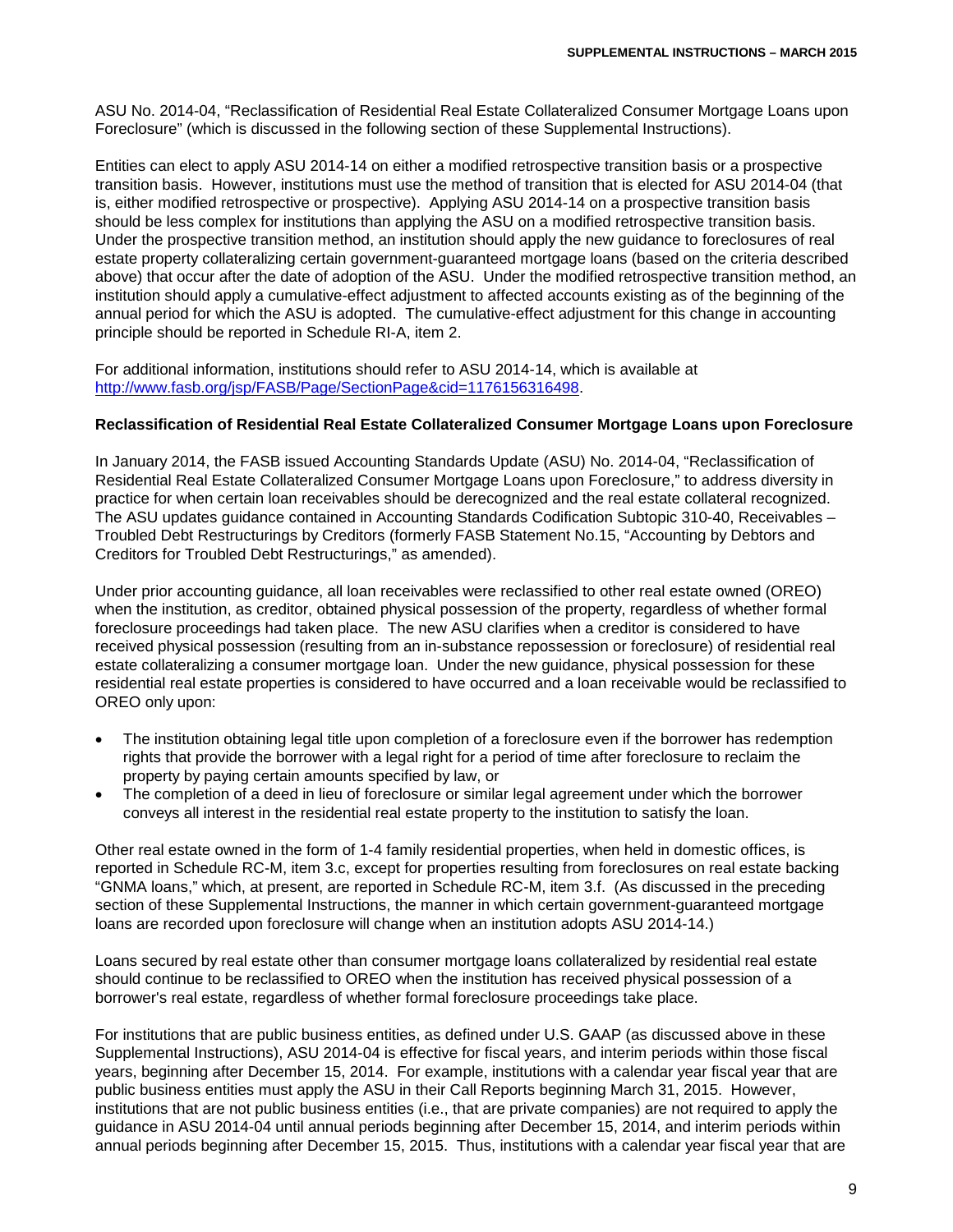private companies must apply the ASU in their December 31, 2015, and subsequent quarterly Call Reports. Earlier adoption of the guidance in ASU 2014-04 is permitted.

Entities can elect to apply the ASU on either a modified retrospective transition basis or a prospective transition basis. Applying the ASU on a prospective transition basis should be less complex for institutions than applying the ASU on a modified retrospective transition basis. Under the prospective transition method, an institution should apply the new guidance to all instances where it receives physical possession of residential real estate property collateralizing consumer mortgage loans that occur after the date of adoption of the ASU. Under the modified retrospective transition method, an institution should apply a cumulative-effect adjustment to residential consumer mortgage loans and OREO existing as of the beginning of the annual period for which the ASU is effective. The cumulative-effect adjustment for this change in accounting principle should be reported in Schedule RI-A, item 2. As a result of adopting the ASU on a modified retrospective basis, assets reclassified from OREO to loans should be measured at the carrying value of the real estate at the date of adoption while assets reclassified from loans to OREO should be measured at the lower of the net amount of the loan receivable or the OREO property's fair value less costs to sell at the time of adoption.

For additional information, institutions should refer to ASU 2014-04, which is available at [http://www.fasb.org/jsp/FASB/Page/SectionPage&cid=1176156316498.](http://www.fasb.org/jsp/FASB/Page/SectionPage&cid=1176156316498)

## **"Purchased" Loans Originated By Others**

When acquiring loans originated by others, institutions should consider whether the transaction should be accounted for as a purchase of the loans or as a secured borrowing (i.e., a loan to the originator) in accordance with ASC Topic 860, Transfers and Servicing (formerly FASB Statement No. 140, "Accounting for Transfers and Servicing of Financial Assets and Extinguishments of Liabilities," as amended). For the transaction to qualify as a sale by the originator to the acquiring institution, certain conditions must be met:

- First, unless the transfer is of an entire financial asset, the transferred portion of the financial asset must meet the definition of a participating interest.
- Second, the transfer must meet all of the conditions set forth in ASC Subtopic 860-10 to demonstrate that the transferor has surrendered control over the transferred financial assets.

For example, some institutions have entered into various residential mortgage loan purchase programs. These programs often function like traditional warehouse lines of credit; however, in some cases, the mortgage loan transfers are legally structured as purchases by the institution rather than as pledges of collateral to secure the funding. Under these programs, an institution provides funding to a mortgage loan originator while simultaneously obtaining an interest in the mortgage loans subject to a takeout commitment. A takeout commitment is a written commitment from an approved investor (generally, an unrelated third party) to purchase one or more mortgage loans from the originator.

Although the facts and circumstances of each program must be carefully evaluated to determine the appropriate accounting, an institution should generally account for a mortgage purchase program with continuing involvement by the originator, including takeout commitments, as a secured borrowing with pledge of collateral, i.e., a loan to the originator secured by the residential mortgage loans, rather than a purchase of mortgage loans.

When loans obtained in a mortgage purchase program do not qualify for sale accounting, the financing provided to the originator (if not held for trading purposes) should be reported in Call Report Schedule RC-C, Part I, item 9.a, "Loans to nondepository financial institutions," and on the balance sheet in Schedule RC, item 4.a, "Loans and leases held for sale," or item 4.b, "Loans and leases, net of unearned income," as appropriate. For risk-based capital purposes, a loan to a mortgage loan originator secured by residential mortgages that is reported in Schedule RC-C, Part I, item 9.a, and is not past due 90 days or more or on nonaccrual should be assigned a 100 percent risk weight and included in column I of Schedule RC-R, Part II, item 4.d or 5.d, based on its balance sheet classification.

In situations where the transaction between the mortgage loan originator and the transferee (acquiring) institution is accounted for as a secured borrowing with pledge of collateral, the transferee (acquiring)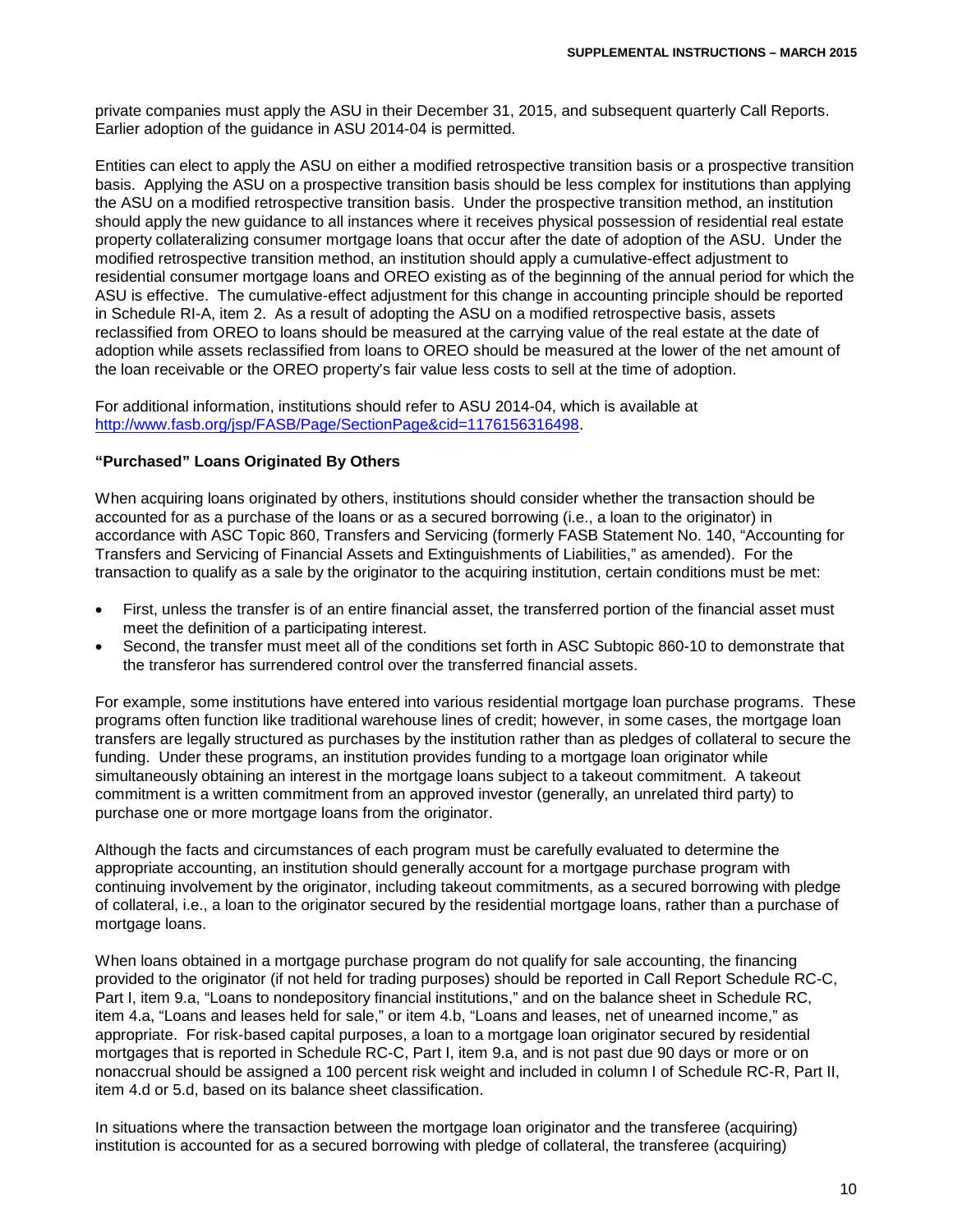institution's designation of the financing provided to the originator as held for sale is appropriate only when the conditions in ASC Subtopic 310-10, Receivables – Overall (formerly AICPA Statement of Position 01-6, "Accounting by Certain Entities (Including Entities With Trade Receivables) That Lend to or Finance the Activities of Others") and the 2001 Interagency Guidance on Certain Loans Held for Sale have been met. In these situations, the mortgage loan originator's planned sale of the pledged collateral (i.e., the individual residential mortgage loans) to a takeout investor is not relevant to the transferee institution's designation of the loan to the originator as held for investment or held for sale. In situations where the transferee institution simultaneously extends a loan to the originator and transfers an interest (for example, a participation interest) in the loan to the originator to another party, the transfer to the other party also should be evaluated to determine whether the conditions in ASC Topic 860 for sale accounting treatment have been met. If this transfer qualifies to be accounted for as a sale, the portion of the loan to the originator that is retained by the transferee institution should be classified as held for investment when the transferee has the intent and ability to hold that portion for the foreseeable future or until maturity or payoff (which is generally in the near term).

## **True-up Liability under an FDIC Loss-Sharing Agreement**

An insured depository institution that acquires a failed insured institution may enter into a loss-sharing agreement with the FDIC under which the FDIC agrees to absorb a portion of the losses on a specified pool of the failed institution's assets during a specified time period. The acquiring institution typically records an indemnification asset representing its right to receive payments from the FDIC for losses during the specified time period on assets covered under the loss-sharing agreement.

Since 2009, most loss-sharing agreements have included a true-up provision that may require the acquiring institution to reimburse the FDIC if cumulative losses in the acquired loss-share portfolio are less than the amount of losses claimed by the institution throughout the loss-sharing period. Typically, a true-up liability may result because the recovery period on the loss-share assets (e.g., eight years) is longer than the period during which the FDIC agrees to reimburse the acquiring institution for losses on the loss-share portfolio (e.g., five years).

Consistent with U.S. GAAP and the Glossary entry for "Offsetting" in the Call Report instructions, institutions are permitted to offset assets and liabilities recognized in the Report of Condition when a "right of setoff" exists. Under ASC Subtopic 210-20, Balance Sheet – Offsetting (formerly FASB Interpretation No. 39, "Offsetting of Amounts Related to Certain Contracts"), in general, a right of setoff exists when a reporting institution and another party each owes the other determinable amounts, the reporting institution has the right to set off the amounts each party owes and also intends to set off, and the right of setoff is enforceable at law. Because the conditions for the existence of a right of offset in ASC Subtopic 210-20 normally would not be met with respect to an indemnification asset and a true-up liability under a loss-sharing agreement with the FDIC, this asset and liability should not be netted for Call Report purposes. Therefore, institutions should report the indemnification asset gross (i.e., without regard to any true-up liability) in item 6 of Schedule RC-F, Other Assets, and any trueup liability in item 4 of Schedule RC-G, Other Liabilities.

In addition, an institution should not continue to report assets covered by loss-sharing agreements in Schedule RC-M, item 13 (and in Schedule RC-N, item 11, if appropriate) after the expiration of the loss-sharing period even if the terms of the loss-sharing agreement require reimbursements from the institution to the FDIC for certain amounts during the recovery period.

## **Amending Previously Submitted Report Data**

Should your institution find that it needs to revise previously submitted Call Report data, please make the appropriate changes to the data, ensure that the revised data passes the FFIEC-published validation criteria, and submit the revised data file to the CDR using one of the two methods described in the banking agencies' Financial Institution Letter for the June 30, 2015, report date. For technical assistance with the submission of amendments to the CDR, please contact the CDR Help Desk by telephone at (888) CDR-3111, by fax at (703) 774-3946, or by e-mail at CDR.Help@ffiec.gov.